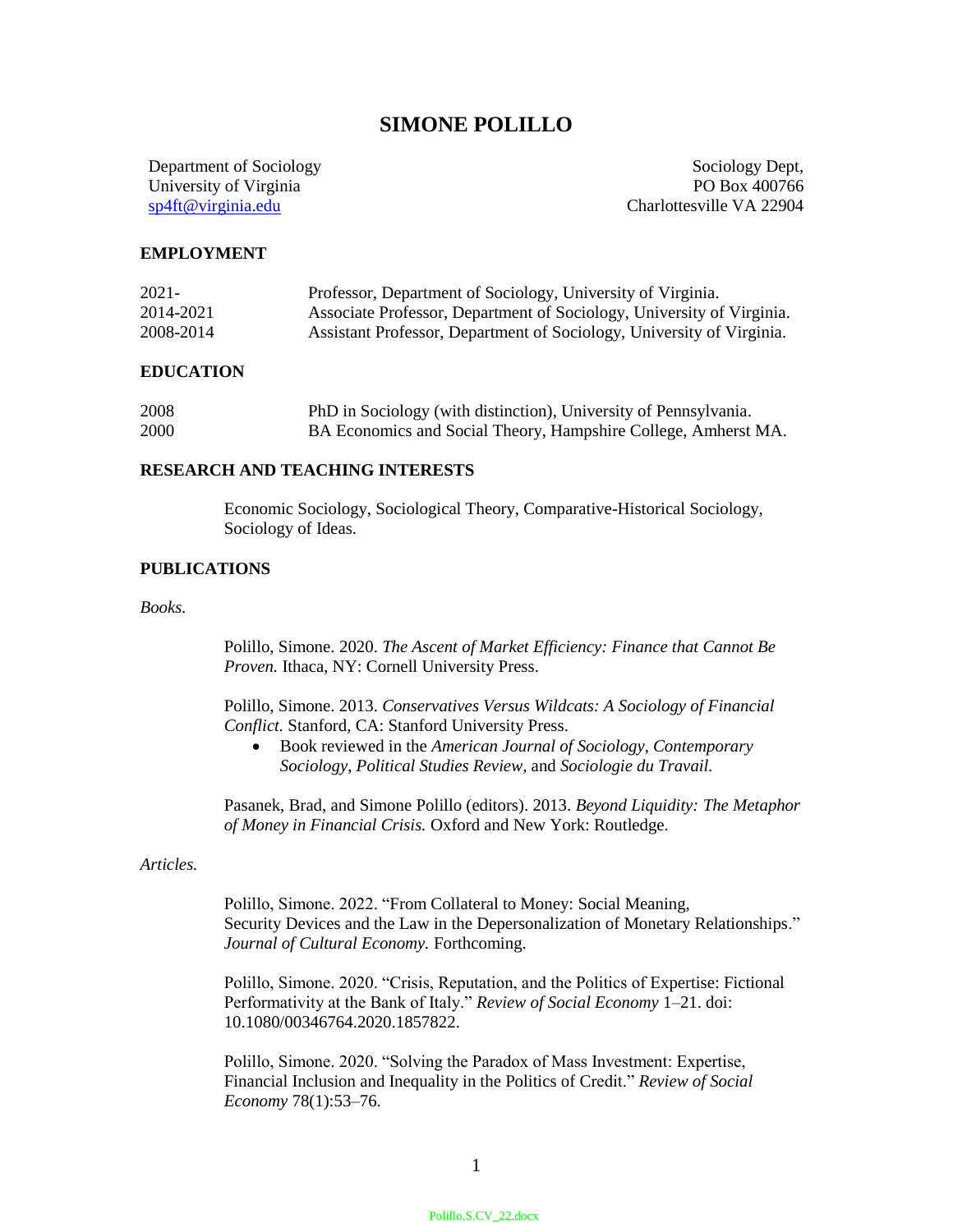Polillo, S. 2018 "Market Efficiency as a Revolution in Data Analysis." *Economic Anthropology* 5(2): 198-209.

Polillo, Simone. 2015. "Theorizing Efficient Markets: A Sociology of Financial Ideas." *European Journal of Sociology*, 56(1): pp. 11-37.

Polillo, Simone. 2012. "Globalization: Civilizing or Destructive? An Empirical Test of the International Determinants of Generalized Trust." *International Journal of Comparative Sociology.* 53(1): pp. 45-65.

Polillo, Simone. 2011. "Money, Moral Authority, and the Politics of Creditworthiness." *American Sociological Review* June (76): pp.437-464.

Polillo, Simone. 2011. "Wildcats in Banking Fields: The Politics of Financial Inclusion." *Theory and Society.* 40(4): pp. 347-383. [Lead Article.]

Pasanek, Brad and Simone Polillo. 2011. "Beyond Liquidity. Guest Editors' Introduction." *Journal of Cultural Economy*. 4(3): pp. 231-8.

Polillo, Simone and Mauro F. Guillén. 2005. "Globalization Pressures and the State: The Worldwide Spread of Central Bank Independence." *American Journal of Sociology*, 110: pp. 1764–1802. (Note: Article published prior to joining UVa).

#### *Chapters.*

Polillo, S. 2019. "Creative networks and the determinants of intellectual recognition: Structural holes vs. mutual halos in financial economics and learning, speech, and hearing research." Pp. 125-50 in *Ritual, Emotion, Violence: Studies on the Micro-Sociology of Randall Collins* (edited by Elliott Weininger, Omar Lizardo, and Annette Laureau. Routledge).

Polillo, Simone. 2017. "From Industrial Money to Generalized Capitalization." Chapter 5 in *Money Talks*, edited by Nina Bandelj, Frederick Wherry and Viviana Zelizer. Princeton: Princeton University Press.

Wang, Yingyao and Simone Polillo. 2016. "Power in Organizational Society: Macro, Meso and Micro." Pp. 43–61 in *Handbook of Contemporary Sociological Theory*, *Handbooks of Sociology and Social Research*, edited by S. Abrutyn. Springer International Publishing.

## *Book Reviews and Encyclopedia Entries.*

Polillo, S. 2019. "Central Banks, Democratic States and Financial Power. By Jocelyn Pixley. Cambridge University Press. 2018". *American Journal of Sociology.*

Polillo, S. 2019. "Capital and Time: For a New Critique of Neoliberal Reason By Martijn Konings Stanford University Press. 2018." *Contemporary Sociology.*

Polillo, S. 2017. "Freedom from Work. Embracing Financial Self-Help in the United States and Argentina By Daniel Fridman Stanford University Press. 2017. 236 Pp." *Contemporary Sociology.*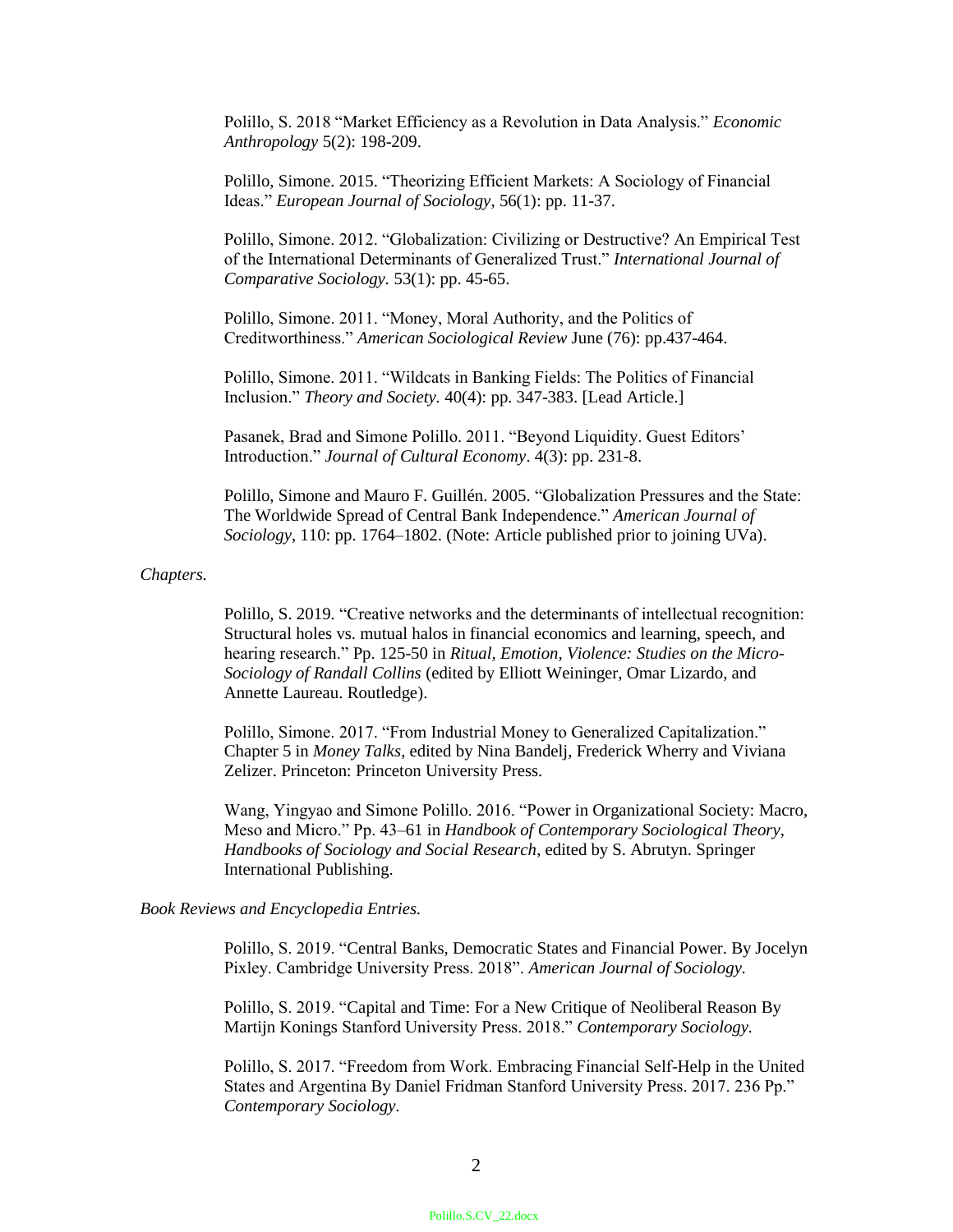Polillo, Simone. 2015. "The Bankers' New Clothes. What's Wrong with Banking and What to Do about It?" *Sociologica*.

Polillo, Simone. 2015. "Branding the Nation: The Global Business of National Identity," Economic Sociology European Newsletter.

Polillo, Simone. 2015. "Architects of Austerity: International Finance and the Politics of Growth, by Aaron Major." *Journal of World System Research.* 

Polillo, S. 2015. "The Moral Background: An Inquiry into the History of Business Ethics By Gabriel Abend Princeton University Press. 2014. 416 Pp. \$39.50 Hardcover." *Social Forces*.

Polillo, Simone. 2014. "Money." *Wiley-Blackwell Encyclopedia of Consumption and Consumer Studies.* Edited by Dan Cook and J. Michael Ryan. Hoboken, NJ: Wiley-Blackwell.

Polillo, Simone. 2014. "Central Bank Independence: Cultural Codes and Symbolic Performance, by Carlo Tognato." *British Journal of Sociology* 65(1): 197-8.

Polillo, Simone. 2013. "Money at Work: On the Job with Priests, Poker Players, and Hedge Fund Traders, by Kevin Delaney." *Social Forces.* doi:10.1093/sf/sot062.

Polillo, Simone. 2012. "Banking," "SWIFT," "Multilateral Development Banks." *Blackwell Encyclopedia of Globalization*. Edited by George Ritzer. Hoboken, NJ: Wiley-Blackwell.

Polillo, Simone. 2009. "Into the Red: The Birth of the Credit Card Market in Postcommunist Russia by Alya Guseva." *Contemporary Sociology*. 38(3): pp. 284-6.

## **INVITED TALKS**

"Governing the Economy by Exception." Department of Social and Political Sciences (DSPS), University of Florence (Italy): November 24, 2021. Sciences Po, February 14, 2022.

*Trade and Nation: How Companies and Politics Reshaped Economic Thought,* by Emily Erikson. Author-meets-critics, Yale University. June 4, 2021.

"Fictional Performativity in the Making of the Italian Economy." Department of Social and Political Sciences (DSPS), University of Florence (Italy). May 23, 2021.

*Re-Inventing Finance as a Science,* book workshop, Copenhagen Business School (Denmark). December 2018.

"Money, Uncertainty, and the Social Construction of Risk." New School for Social Research, April 27, 2018.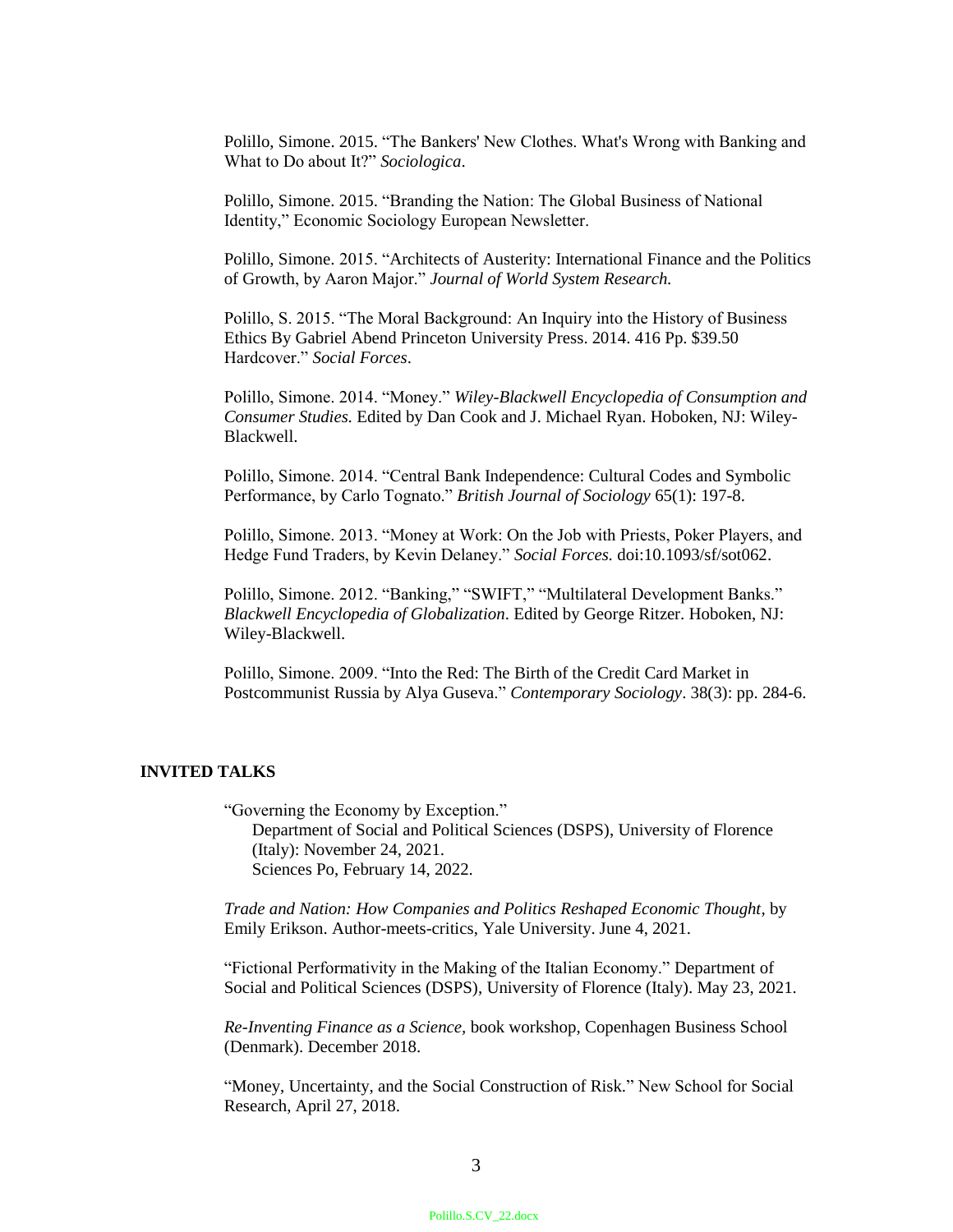"How Markets Became Unpredictable." UCLA History of Science Colloquium, April 2, 2018.

Social Studies of Finance Panel, University of California Irvine, March 23, 2018.

*Taming the Market: Crisis and Decision at the Federal Reserve*. Conference on the work of Mitch Abolafia. Georgia State School of Law, Atlanta, April 23, 2017.

Framing the debate & discussant to Julie Nelson (keynote speaker), Markets and Morals, Conversations on Meaning and Economic Life Today, University of Virginia, April 2016.

"Creative networks and the determinants of intellectual recognition: Structural holes vs. mutual halos in financial economics and learning, speech, and hearing research." Symposium celebrating the retirement of Randall Collins, University of Pennsylvania, April 2016.

"Money as a Realm of Experience: A Macro-Sociological Account", Money Talks Symposium, Yale University. September 12, 2015.

Author-meets-critics, *Conservatives Versus Wildcats*, Society for the Advancement of Socio-Economics, 2015 Annual Meetings (London, UK).

"Theorizing Efficient Markets: How Financial Scholars Gain Prestige and Shape Knowledge", Max Planck Institute, Cologne. June 26, 2014.

"Theorizing Financial Markets: A Sociology of Financial Ideas." Invited Lecture, Duke Sociology Jensen Speaker Series, Duke University. January 17, 2014.

"Constructing Financial Prestige: How Financial Innovations Diffuse in Economics." Global Instabilities and the Economic, Financial and Monetary Policies Orders. Conference Organized by Vincent Gayonne and Benjamin Lemoine. Paris, Sciences Po, June 2013.

"The Diffusion of Innovations in Financial Economics." Realism and Utopianism in Modern Economics. Conference Organized by Colin Bird, University of Virginia, April 11-2 2013.

"Money as Struggle over Financial Inclusion and Financial Pyramids." Onshoring the Offshore Workshop. Copenhagen Business School, December 2011.

"A Sociology of Financial Conflict." Copenhagen Business School, October 2011; SCANCOR, Stanford University, October 2011; New York University, Sociology, October 2011; University of Pennsylvania, Economic Sociology Workshop, November 2011.

"Trust at the Money Trust: A Dramaturgical Theory of Trust as Performance." Stanford University, Economic Sociology Workshop, October 2011.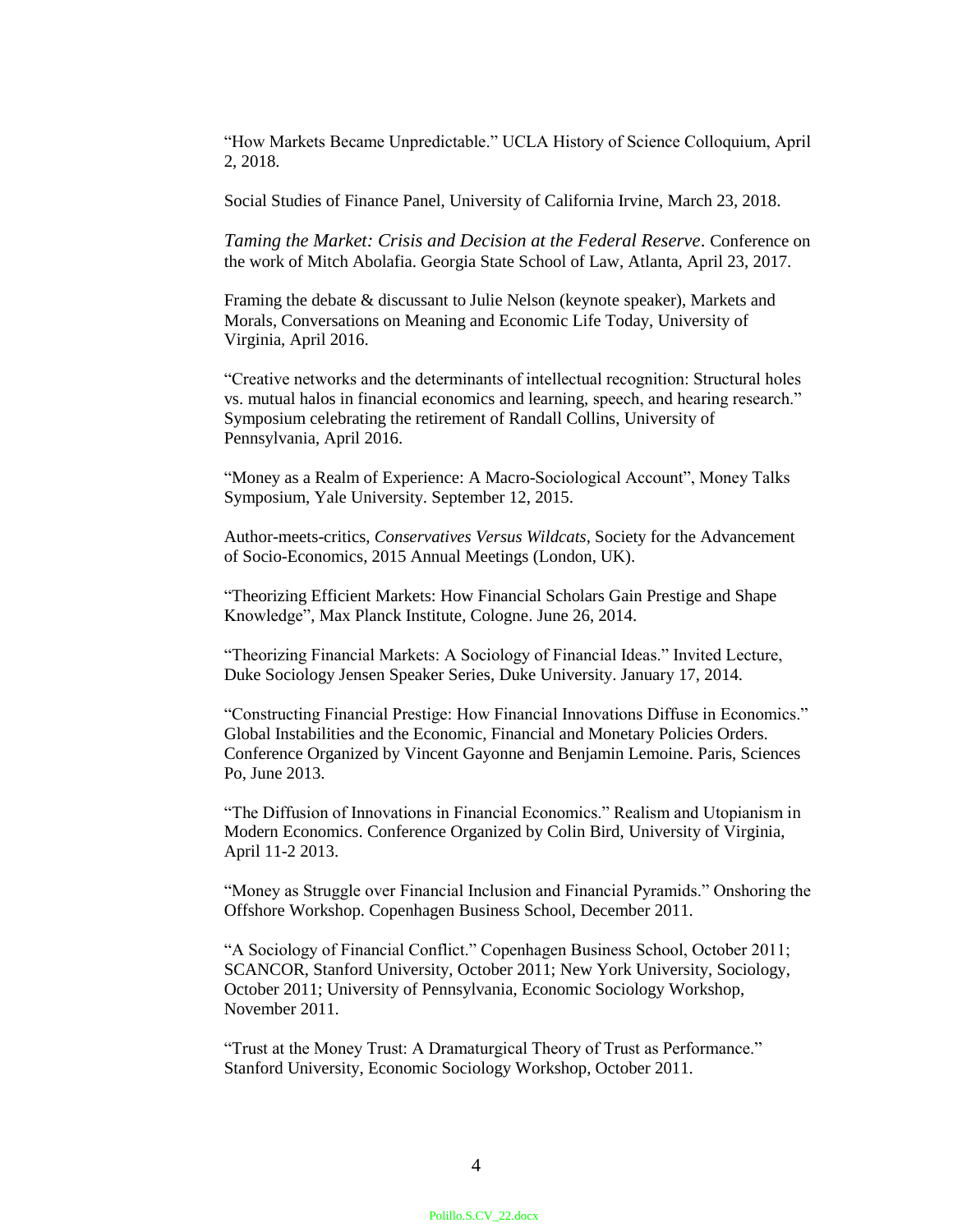"The Politics of Circuits." Annual Meetings of the American Sociological Association, Las Vegas, August 2011. Invitation-Only Panel Organized by Viviana Zelizer and Fred Block.

"Conservatives and Wildcats in Banking Fields." Contextualizing Economic Behavior. Conference Organized by the NSF and the DFG (German Research Foundation). New York City. August 2008.

"The Network Structure of the Self: A Theory of Identity Politics." ASA Junior Theorists Symposium, "Sociological Theory: The Next Generation." Philadelphia, PA. August 2005.

# **CONFERENCE PRESENTATIONS**

"Governing the Economy by Exception." Social Science History Association Annual Meetings, November 11, 2021.

Co-Organizer (with Robin Wagner-Pacifici): Theorizing Crisis, Panel at the Annual Meetings of the American Sociological Association, August 8, 2021.

"Social Trust & International Trade: A Missing Link?" Paper presented at the 2020 Annual Meetings of the American Sociological Association. August 2020, Virtual Engagement.

Co-Organizer (with André Vereta-Nahoum): "Crisis, Temporality and Governance". Mini-conference competitively selected for inclusion in the Annual Meetings of the Society for the Advancement of Socio-Economics, Virtual Conference, July 2020.

"Performing the Public: The Communicative Practices of the Bank of Italy in the post-WWII period." Paper presented at the 2019 Annual Meetings of the American Sociological Association (August 2019, New York City).

"Crisis, Reputation, and the Politics of Expertise: The Case of the Bank of Italy.' Paper presented at the "Economic Futures and the Public Sphere" Mini-Conference at the 2019 SASE Annual Meetings (June 2019, New York City).

Co-Organizer (with Lyn Spillman and Amitava Dutt): "Economic Futures in the Public Sphere." Mini-conference competitively selected for inclusion in the Annual Meeting of the Society for the Advancement of Socio-Economics, New York, June 2019.

"The Limits of Technocracy." Paper presented at the "Futures of Finance and Society" conference, University of Edinburgh, December 2018.

"Affect and Expertise in the Theory of Efficient Markets." Paper presented at the Social Science History Association Annual Meetings (November 2018, Phoenix AZ).

"How Financial Economics Got Its Science." Paper presented at the ASA Annual Meetings (August 2018, Philadelphia, PA).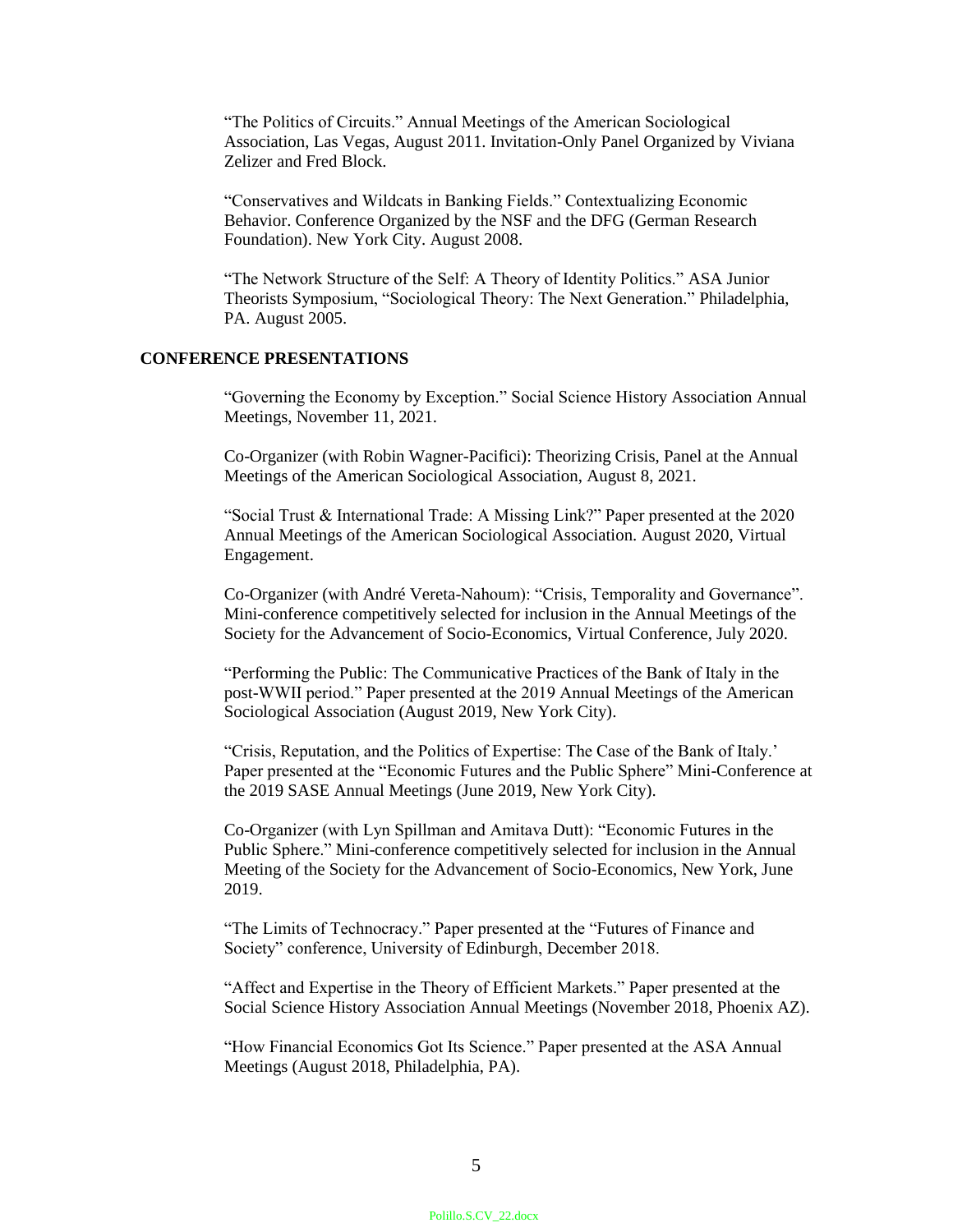"Reasonable Financial Economics." Paper presented at the SASE 2017 Annual Meetings (June 2017, Lyon, France).

"Market Efficiency as a Revolution in Data Analysis." Paper presented at the 2017 Society for Economic Anthropology Annual meeting (co-sponsored by the International Sociological Association), "Financialization and Beyond," University of Iowa, April 2017.

"Collaboration and coauthorship in the disciplinary rise of financial economics." Paper presented at the ASA annual meetings in Seattle, August 2016.

"Quantification and the Cultural Authority of Central Banks." Paper presented at the SASE 2016 annual meetings (June 2016, Berkeley CA).

"Are Financial Economists Creative?" Paper presented at the SASE 2015 annual meetings (June 2015, London, UK); and the American Sociological Association 2015 annual meetings (August 2015, Chicago).

"Plastic Money: Constructing Markets for Credit Cards in Eight Postcommunist Countries." Critic on Author-Meets-Critics Panel, Eastern Sociological Society Annual Meetings, New York, February 2015.

"Credit, Democracy, and the Problem of Uncertainty: A Political Theory." Miniconference of the Comparative Historical Sociology Section and the Political Sociology Section, New York, August 2013.

"Money and Time." Annual Meetings of the American Sociological Association, New York, August 2013.

"Constructing Financial Prestige: How Financial Innovations Diffuse in Economics." Annual Meetings of the Society for the Advancement of Socio-Economics, Milan, June 2013.

Discussant to "Economic Culture in Post-Crisis Europe," Annual Meetings of the Society for the Advancement of Socio-Economics, Milan, June 2013.

Discussant to "State, Finance, and Credit Rating Agencies," Annual Meetings of the Society for the Advancement of Socio-Economics, Milan, June 2013.

"Durable Circuits as Sources of General-Purpose Currencies: Opening the Sociology of Money to the Analysis of Time." Culture and Economy Section, Social Science History Association, Vancouver, November 2012*.* [Unable to attend due to weather.]

"Fiscal Capacity and International Trade." Global Sociology Section, Annual Meetings of the American Sociological Association. Denver, CO, August 2012. [Unable to attend due to personal injury.]

"Wildcats and the Politics of Financial Inclusion." Annual Meetings of the American Sociological Association, Atlanta, GA, August 2010.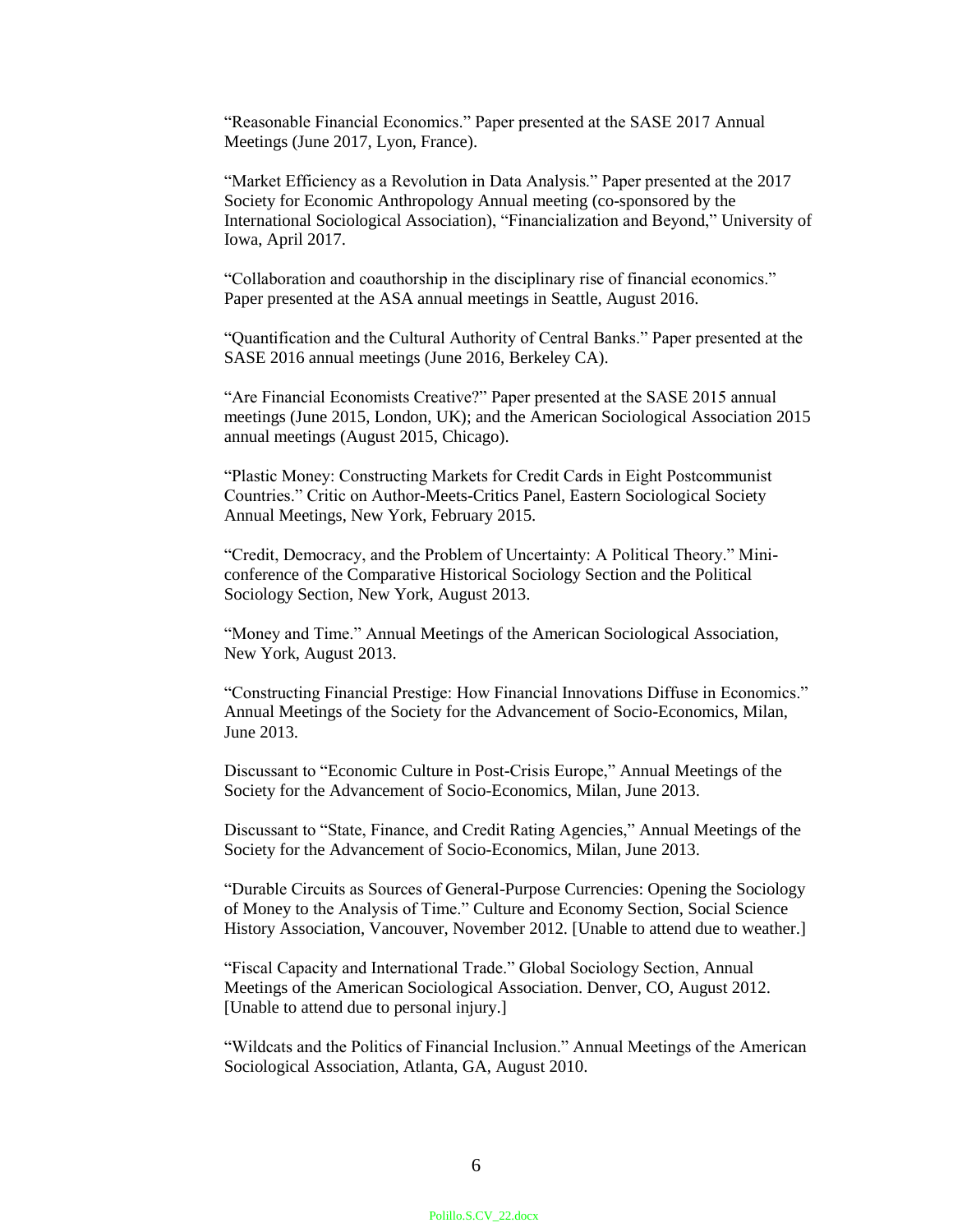"Money as Moral Authority." Annual Meetings of the Society for the Advancement of Socio-Economics, Philadelphia, June 2010.

"The Multiple Logics of Money." Annual Meetings of the American Sociological Association, San Francisco, CA, August 2009; Annual Meetings of the Society for the Advancement of Socio-Economics, Paris, July 2009.

"States, Money, and the Reputational Work of Elites." Annual Meetings of the American Sociological Association, Boston, August 2008, and the Social Science History Association Meetings, Miami, October 2008.

Discussant to "Cultures of Measurement," Social Science History Association Meetings, Miami, October 2008.

"Selves, Time and Politics." Annual Meetings of the American Sociological Association, New York City. August 2007.

Discussant to *"War and Taxation"* by Joel Slemrod. "The Thunder of History: Taxation in Comparative and Historical Perspective." Northwestern University. May 2007.

"Structuring Financial Elites: Italian Banking 1870s-1920s." "The Thunder of History: Taxation in Comparative and Historical Perspective." Workshop, Northwestern University. May 2007.

"The Dark Side of Embeddedness: The Construction of a National Economic Space in Italy, 1860-1910s." Annual Meetings of American Sociological Association, Montreal. August 2006.

"State and Capital: The Formation of Two National Currencies." Annual Meetings of the Eastern Sociological Society. Washington DC. 2005.

"The Early Middle-Class, U.S. Women's Movement: Between Essentialism and Constructivism." Annual Meetings of the Eastern Sociological Society, New York, 2004.

"Globalization Pressures and the State: the Worldwide Spread of Central Bank Independence." Annual Meetings of the American Sociological Association, Atlanta GA. (with Mauro Guillén). 2003.

## **AWARDS AND HONORS**

Fellow, The UCLA Institute for Society & Genetics, 2017-18.

Sesquicentennial Leave of Absence, 2011-12, 2017-18.

University Teaching Fellow, University of Virginia, 2010-11.

Page-Barbour Committee Award to organize an Interdisciplinary Conference on "Metaphors of Money," 2009. \$7500. University of Virginia.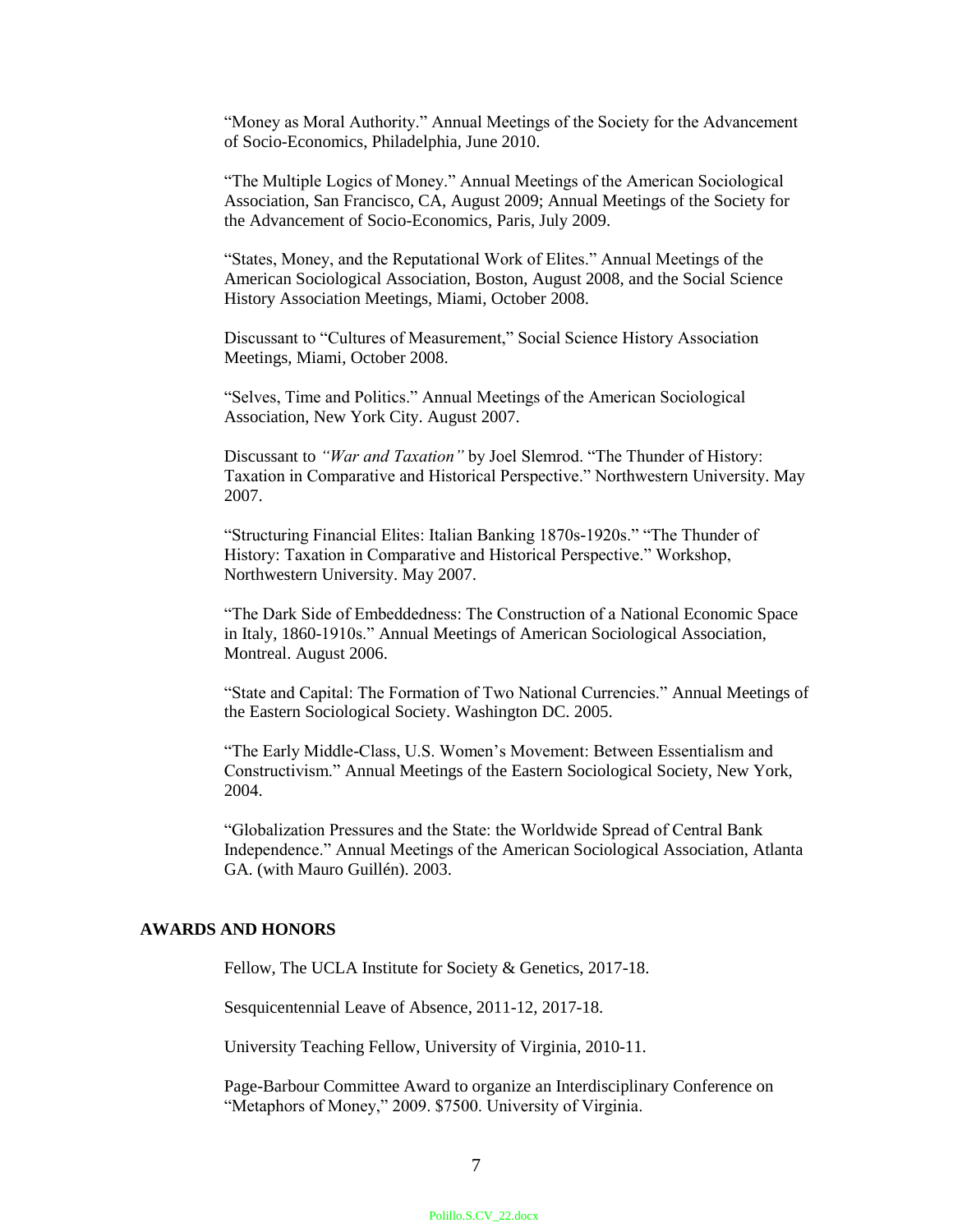Summer Grant Faculty Award. 2008; 2009. \$5000. University of Virginia.

Summer Research Award. 2008; 2009; 2015; 2019. University of Virginia.

NSF Dissertation Improvement Grant. \$7500. December 2006.

#### **TEACHING**

Political Sociology (Undergraduate and Graduate), Sociology of Self (UG), Economy & Society (UG), Sociological Methods (UG), Sociology of Globalization (U), Sociology of Money (UG), Sociology of Emotions (U), Economic Sociology (G), Introduction to Social Theory (UG), Contemporary Social Theory (G).

# **PROFESSIONAL SERVICE**

*National/International-level.*

Member, Academic Council, Ph.D. Program on Social Change, Department of Social and Political Sciences (DSPS), University of Florence (Italy).

Associate Editor, *Review of Social Economy* (2020-present).

Reviewer, Center for Engaged Scholarship Dissertation Fellowship, (2020-present).

Chair, Theory Section of the American Sociological Association (2020-21; Chair-Elect, 2019-2020; Past-Chair, 2021-2020).

Editorial Board Member, *Contemporary Sociology* (2018-20).

Consulting editor, *American Journal of Sociology* (2016-8).

Member, Viviana Zelizer Book Award Committee for the Economic Sociology Section of the American Sociological Association, 2018.

Member, Nominations Committee for the Economic Sociology Section of the American Sociological Association, 2018.

Member, Nominations Committee for the Sociology of Emotions Section of the American Sociological Association, 2018.

Organizer of "Finance and Economic Sociology." Section Session at the Annual Meetings of the American Sociological Association, Montreal, 2017.

Editorial Board Member, *Sociological Theory* (2015-7).

Section officer, Economic Sociology, American Sociological Association (2015-8).